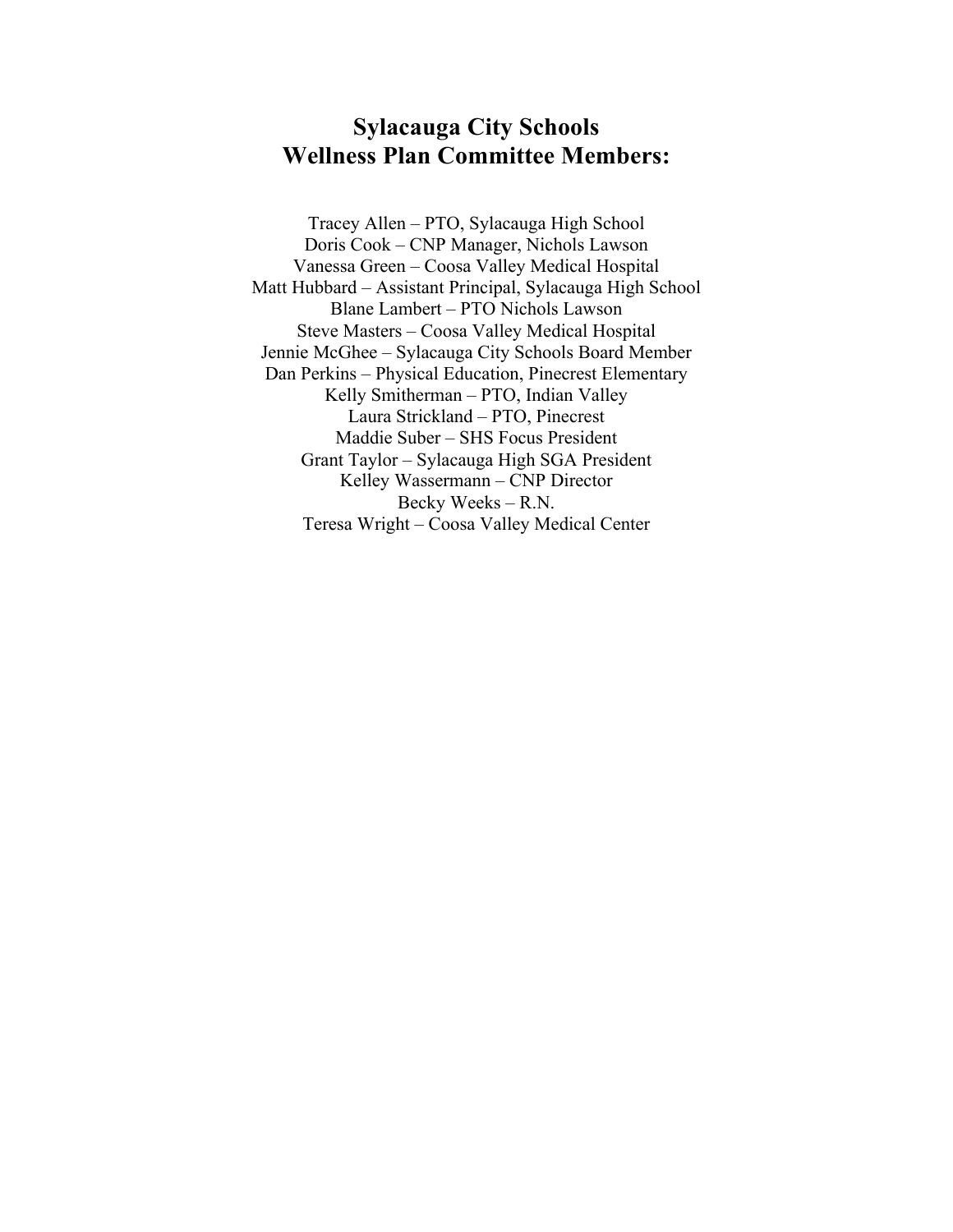## **Background and Rationale for Developing a Local Wellness Plan**

In response to declining nutritional intake and increasing childhood obesity, Congress included a new requirement in the Child Nutrition and WIC Reauthorization Act of 2004 to address changes that would promote wellness for students. Every school participating in the National School Lunch Program is to implement a Wellness Plan by the beginning of the 2006-2007 school year to promote nutrition in schools, encourage increased consumption of foods and beverages that fit in with Dietary Guidelines for Americans, and promote increased physical activity. With the passage of this Act, the federal government recognizes that a coordinated effort by the entire community including child nutrition professionals, school board members, parents, students, school administrators, and teachers is warranted. These efforts involve adults serving as role models and community members being informed of the policies that improve the longterm health and well-being of students.

Poor eating habits and sedentary lifestyles are more prevalent in children today than in the past two decades. The percentage of overweight children aged  $6 - 11$  years has more than doubled in the past 20 years and among adolescents aged  $12 - 19$ , the figure has more than tripled. Less than 40 percent of children and adolescents in America meet the Dietary Guidelines for saturated fat, and almost 80 percent of young people do not eat the recommended number of servings of fruits and vegetables. Factors contributing to this trend include larger portion sizes and the over-consumption of nutrient-poor foods, as well as children's decrease in level of activity due in part to increased use of technological entertainment, decline in participation in extracurricular activities, and a more sedentary lifestyle in general.

The link between nutrition and learning is well documented. Healthy eating patterns are essential for students to achieve their full academic potential, full physical and mental growth, and lifelong health and well-being. Healthy eating combined with proper exercise are demonstrably linked to reduced risks for early mortality and development of many chronic diseases as adults. Schools have a responsibility to help students establish and maintain lifelong, healthy patterns. Well-planned and wellimplemented school nutrition and physical education programs have been shown to positively influence students' habits.

Encouraging physical activity and good nutrition are paramount. By implementing a comprehensive plan – one that includes consideration of and sensitivity to students, schools, families and the community environment – we can foster lifelong healthy choices.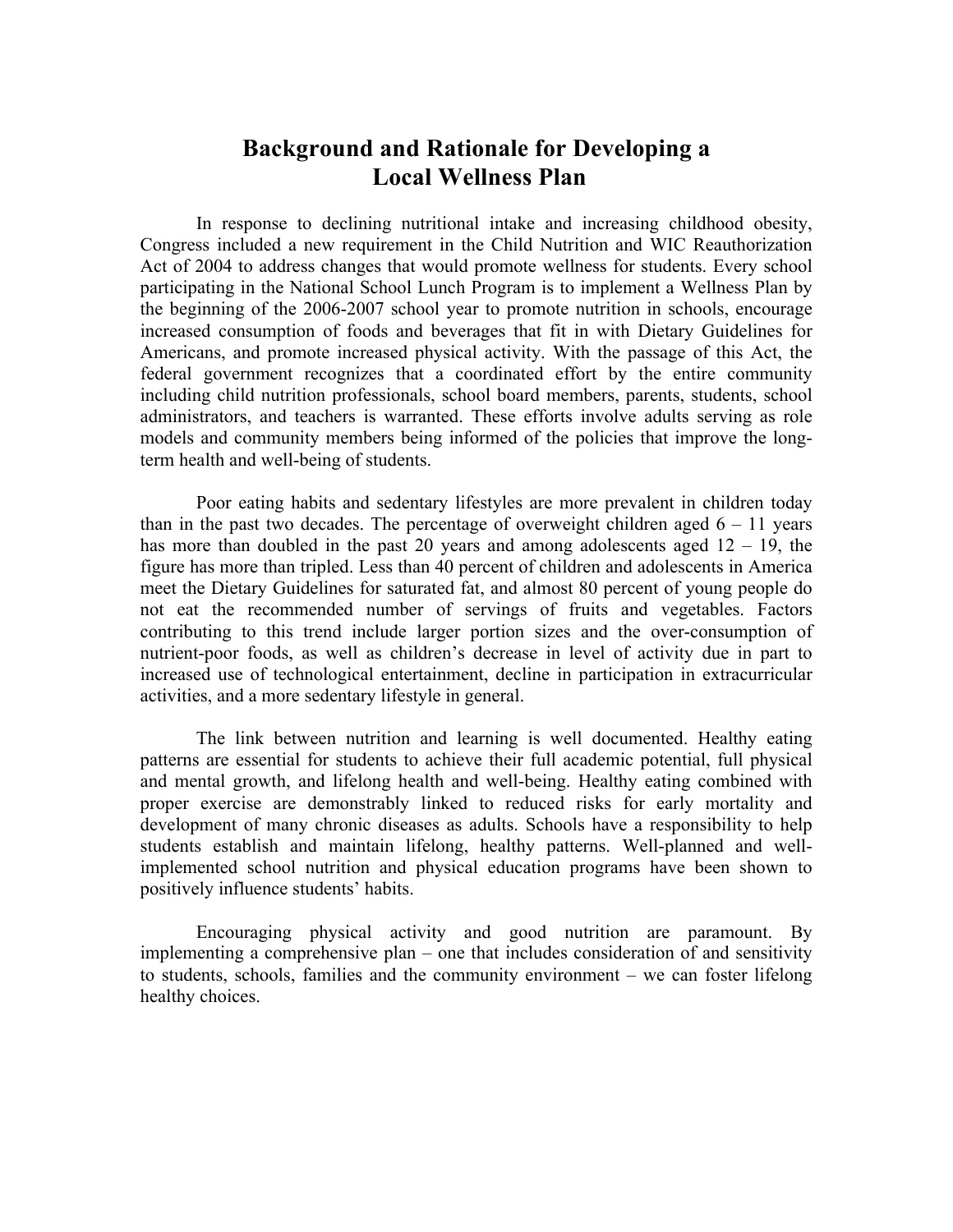## **Sylacauga City Schools Wellness Plan**

The Sylacauga City Schools Board of Education is committed to providing a school environment that enhances learning and development of lifelong wellness practices. The Wellness Plan has four components: setting nutrition education goals, setting physical activity goals, establishing nutrition standards for all foods available on school campus during the school day, and setting goals for other school-based activities designed to promote student wellness. To satisfy the requirements of the Child Nutrition and WIC Reauthorization Act of 2004, the local wellness committee will monitor the school's implementation of the wellness plan and evaluate student health and activities. The committee shall offer revisions to the plan annually or more often, if necessary. The child nutrition director and school principals are charged with the operational responsibility for ensuring that each school remains in compliance with the local wellness plan. The results will be reported to the superintendent of education.

To accomplish these goals:

- Child Nutrition Programs comply with federal, state and local requirements. Child Nutrition Programs are accessible to all children.
- Nutrition education is provided and promoted.
- Patterns of meaningful physical activity connect to students' lives outside of physical education.
- All school-based activities are consistent with local wellness plan goals.
- All foods and beverages made available on campus (including vending, concessions, a la carte, student stores, parties, and fundraising) during the school day are consistent with the current Dietary Guidelines for Americans.
- All foods made available on campus adhere to food safety and security guidelines.
- The school environment is safe, comfortable, pleasing, and allows ample time and space for eating meals. Food and physical activity are not used as a reward or punishment.

#### **Local Wellness Plan Component 1:**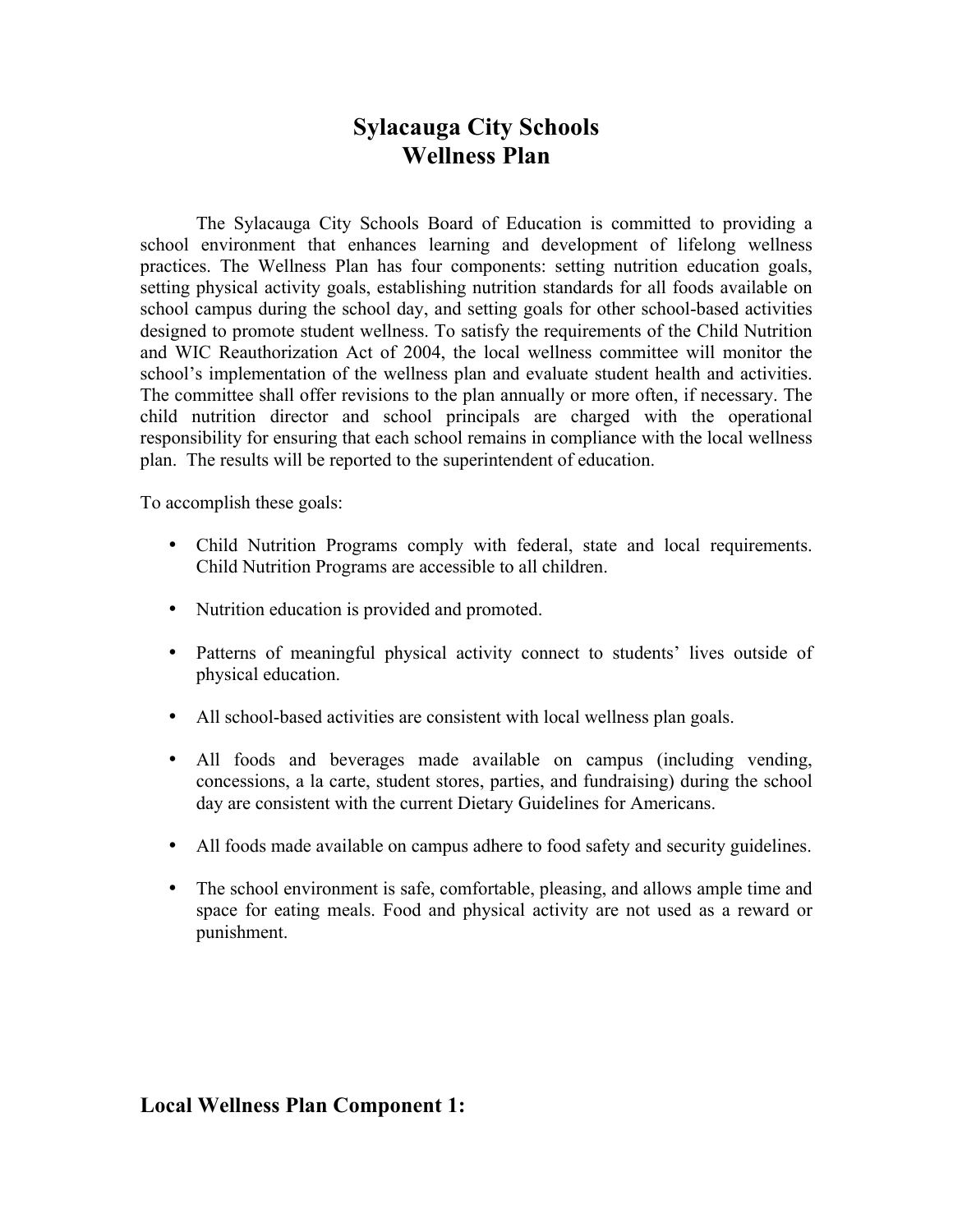#### **Setting Nutrition Education Goals**

The primary goal of nutrition education is to influence students' eating behaviors.

- Nutrition education will be integrated into other areas of the curriculum such as math, science, language arts and social studies, wherever appropriate. Students will receive nutrition education that is interactive and teaches the skills they need to adopt healthy eating behaviors.
- Nutrition education information will be reviewed by a qualified, credentialed nutrition professional who is specialized in school-based nutrition.
- Nutrition education is offered in the cafeteria as well as in the classroom, with coordination between the foodservice staff and teachers.
- The Child Nutrition staff will be adequately prepared and participate regularly in professional development activities to effectively deliver an accurate nutrition education program as planned. Preparation and professional development activities will provide basic knowledge of nutrition and strategies designed to promote healthy habits.
- The Child Nutrition staff will consider student needs in planning for a healthy school menu. Students will be asked for input and feedback through the use of student surveys.
- Menus will meet the nutrition standards established by the U.S. Department of Agriculture and the Alabama State Department of Education, conforming to good menu planning principles, and featuring a variety of healthy choices that are tasty, attractive, of excellent quality, and are served at the proper temperature.
- Students will receive consistent nutrition messages throughout the school, classroom and cafeteria, home, and community.
- Advertising messages are consistent with and reinforce the objectives of the education and nutrition environment goals of the school.
- Nutrition education will involve sharing information with families and the broader community to positively impact students and the health of the community.
- Students will be encouraged to start each day with a healthy breakfast.

#### **Local Wellness Plan Component 2:**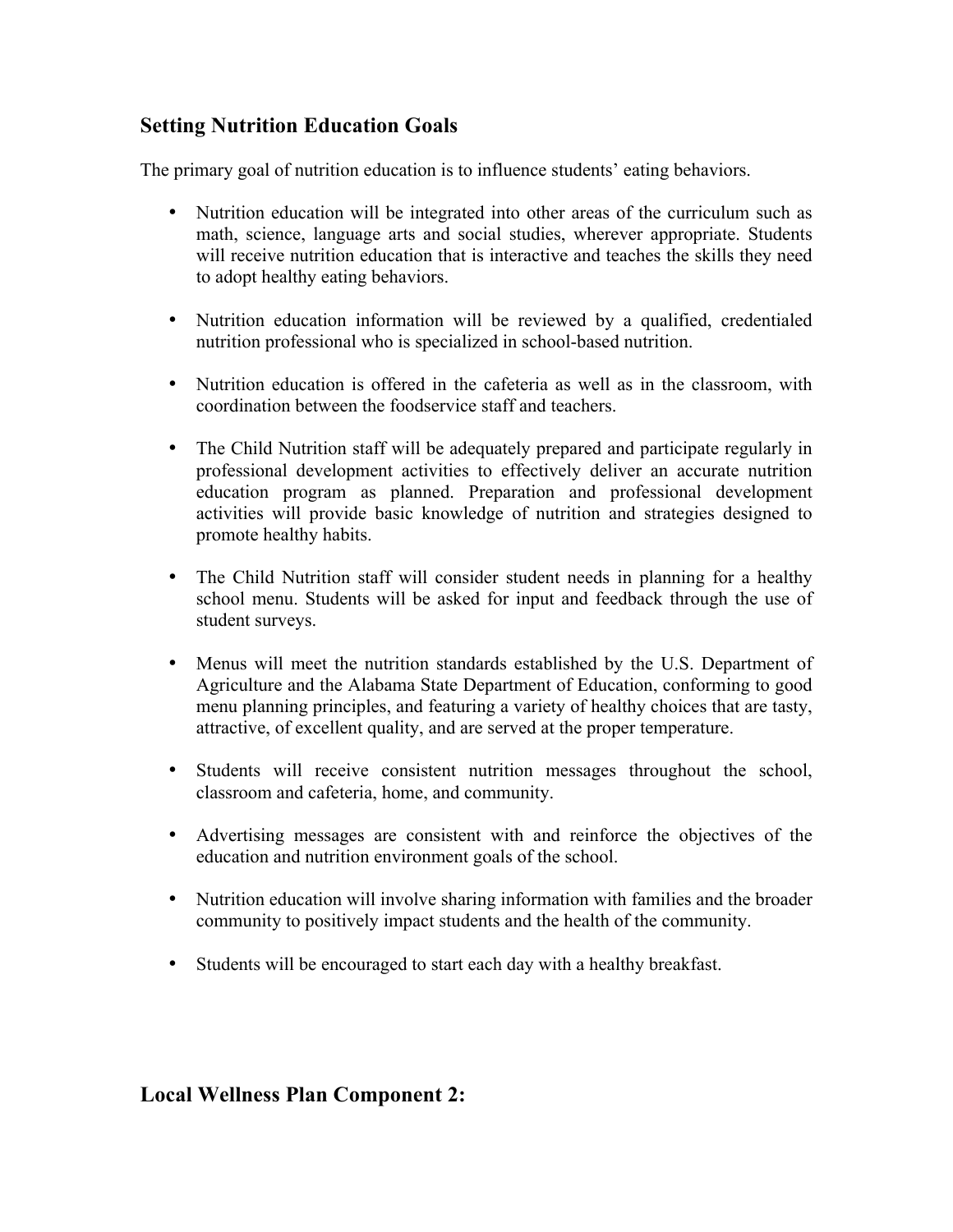#### **Setting Physical Activity Goals**

The primary goal for a school's physical activity component is to provide opportunities for every student to develop the knowledge and skills for specific physical activities, maintain physical fitness, regularly participate in physical activity and understand the short-term and long-term benefits of a physically active and healthful lifestyle.

- Physical activity should be integrated across curricula and throughout the school day.
- Physical education courses will be in an environment where students learn, practice, and are assessed on developmentally appropriate motor skills, social skills and knowledge.
- Policies ensure that state-certified physical education instructors teach all physical education classes.
- Policies ensure that physical education classes have a student/teacher ratio following Southern Association of Colleges and Schools (SACS) standards and meet all requirements set forth by the Alabama State Department of Education.
- Provide a daily recess period, which is not used as a punishment or a reward. Consider planning recess before lunch since research indicates that physical activity prior to lunch can increase the nutrient intake and reduce food waste.
- Physical education includes the instruction of individual activities as well as competitive and non-competitive team sports to encourage life-long physical activity.
- Adequate equipment is available for students to participate in physical education. Physical activity facilities on school grounds will be safe.
- The school provides a physical and social environment that encourages safe and enjoyable activities for all students, including those who are not athletically gifted.
- Information will be provided to families to help them incorporate physical activity into their student's lives through extracurricular athletic programs as well as collaboration with Sylacauga Parks and Recreation department and after school programs sponsored by other organizations such as Sylacauga Alliance for Family Enhancement (SAFE).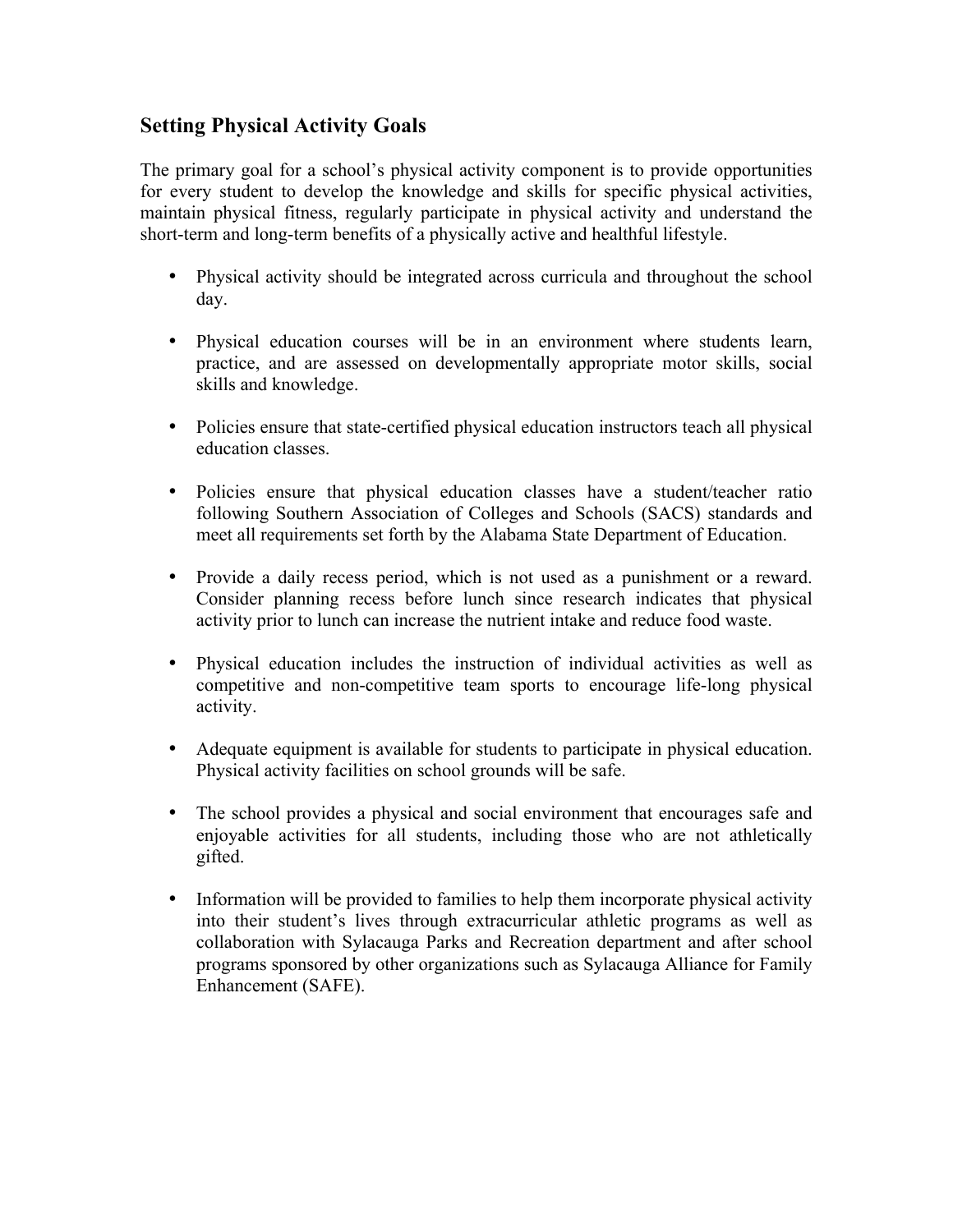- Schools are encouraged to provide community access to and encourage students and community members to use the school's physical activity facilities outside of the normal school day according to policies established by the Sylacauga City Schools Board.
- Schools will encourage families and community members to institute programs that support physical activity.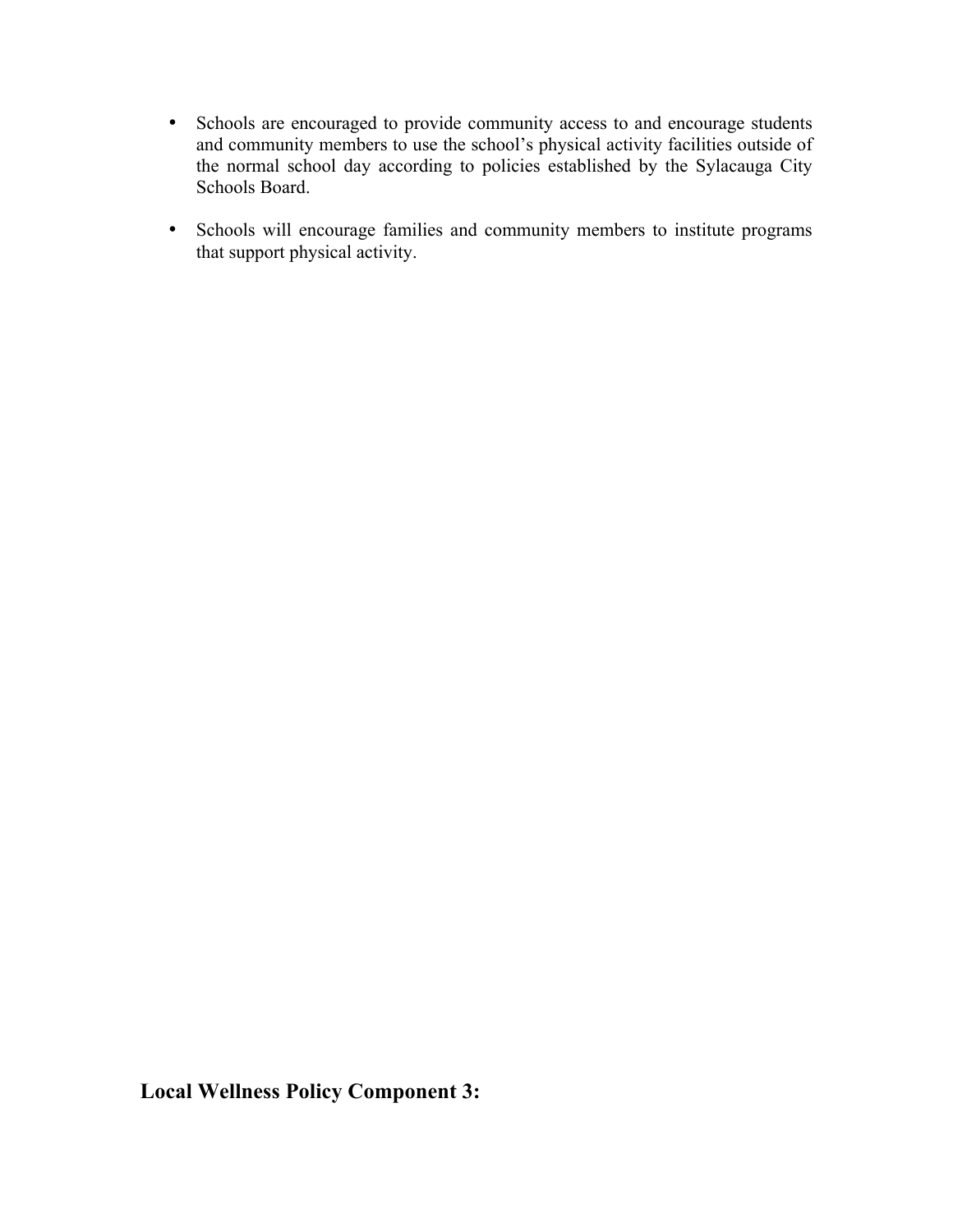#### **Establishing Nutrition Standards for All Foods Available on School Campus During the School Day**

Students' lifelong habits are greatly influenced by the types of foods and beverages available to them. Schools must ensure that reimbursable meals meet the program requirements and nutrition standards. They must also establish standards to address all foods and beverages sold or served to students, including those available outside of the school meal programs.

- Guidelines for reimbursable school meals shall not be less restrictive than regulations and guidance issued by the Secretary of Agriculture pursuant to section 10 of the Child Nutrition Act and section 9 of the Richard B. Russell National School Lunch Act, as those regulations and guidance apply to schools.
- All foods made available on campus will comply with the current USDA Dietary Guidelines for Americans:
	- 1. Vending machines
	- 2. A la carte
	- 3. Beverage contracts
	- 4. Fundraisers
	- 5. Concession stands
	- 6. Student stores
	- 7. School parties/celebrations
- Food providers will take every measure to ensure that student access to foods and beverages meets federal, state, and local laws and guidelines.
- Nutrition information for products offered in a la carte and vending sales is readily available near the point of purchase.
- Promotional activities will be limited to programs that are requested by school officials to support teaching and learning. All promotional activities in schools will be connected to activities that encourage physical activity, academic achievement, or positive youth development and are in compliance with local guidelines.
- Food providers will be sensitive to the school environment in displaying their logos and trademarks on school grounds.
- Classroom snacks, parties, celebrations and meetings will feature healthy choices.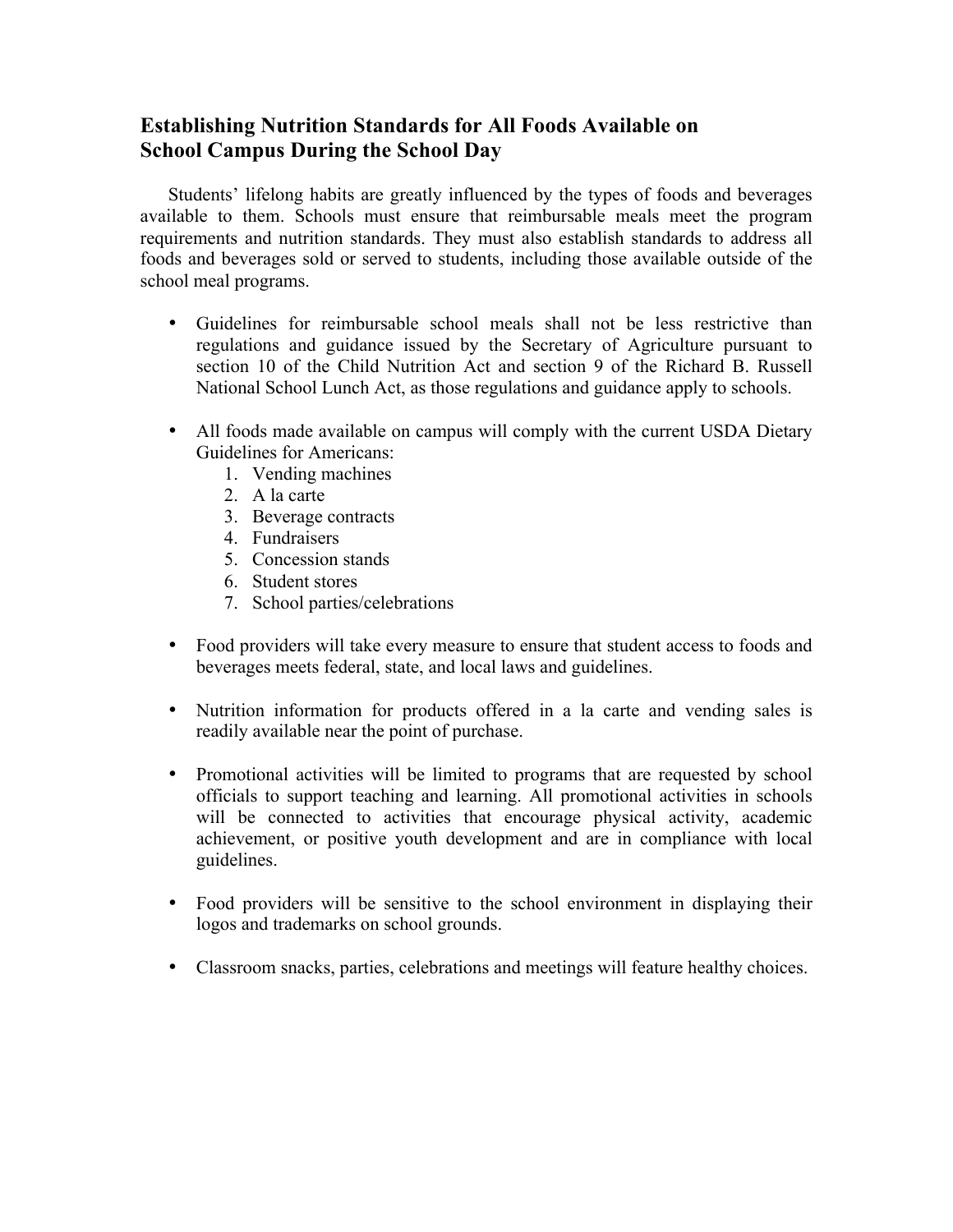- Foods and beverages sold at fundraisers include healthy choices and provide ageappropriate selections for elementary schools, middle schools and high schools.
- Advertising of foods or beverages in the areas accessible to students during meal times must be consistent with established nutrition environment standards.

**Local Wellness Policy Component 4:**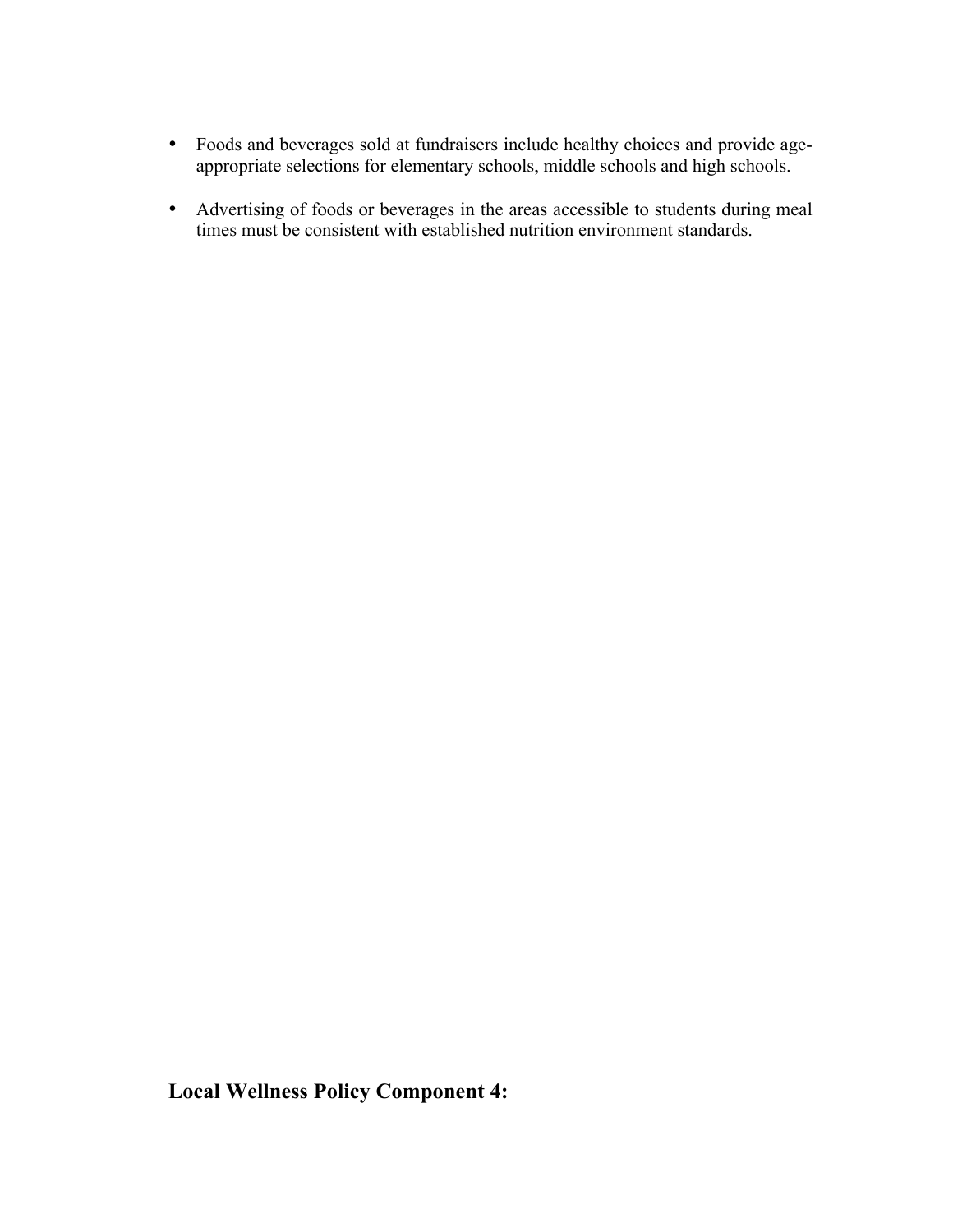#### **Setting Goals for Other School-Based Activities Designed to Promote Student Wellness**

Guidelines established under this category create a school environment that provides consistent wellness messages and is conducive to healthy eating and being physically active.

- A clean, safe, enjoyable meal environment will be provided for students. Dining areas are attractive and have enough space for seating students.
- School personnel will assist all students in developing the healthy practice of washing hands before eating.
- Adequate time for student to enjoy eating healthy foods will be provided. The National Association of State Boards of Education recommends that students should be provided adequate time to eat lunch and breakfast, at least 10 minutes for breakfast and 20 minutes for lunch from the time the student is seated.
- Lunch periods will be scheduled as near the middle of the school day as possible.
- Food is prohibited as a reward or a punishment for student behaviors, unless it is detailed in a student's Individualized Education Plan (IEP).
- After-school programs will encourage physical and healthy habit formation.
- Local wellness plan goals are considered in planning all school-based activities (such as school events, field trips, dances, and assemblies).
- Support for the health of all students is demonstrated by hosting health clinics, health screenings, and helping to enroll eligible children in Medicaid and other state children's insurance programs.
- All food service personnel shall have adequate pre-service training in food service operations.
- A child's need for nutrients does not end when school does. Therefore, it is recommended that lunch be offered during the summer for all children through the USDA Summer Feeding Program (Sylacauga Summer Café.)
- Employ a food service director who is properly qualified and certified according to current professional standards to administer the school food service program and satisfy reporting requirements.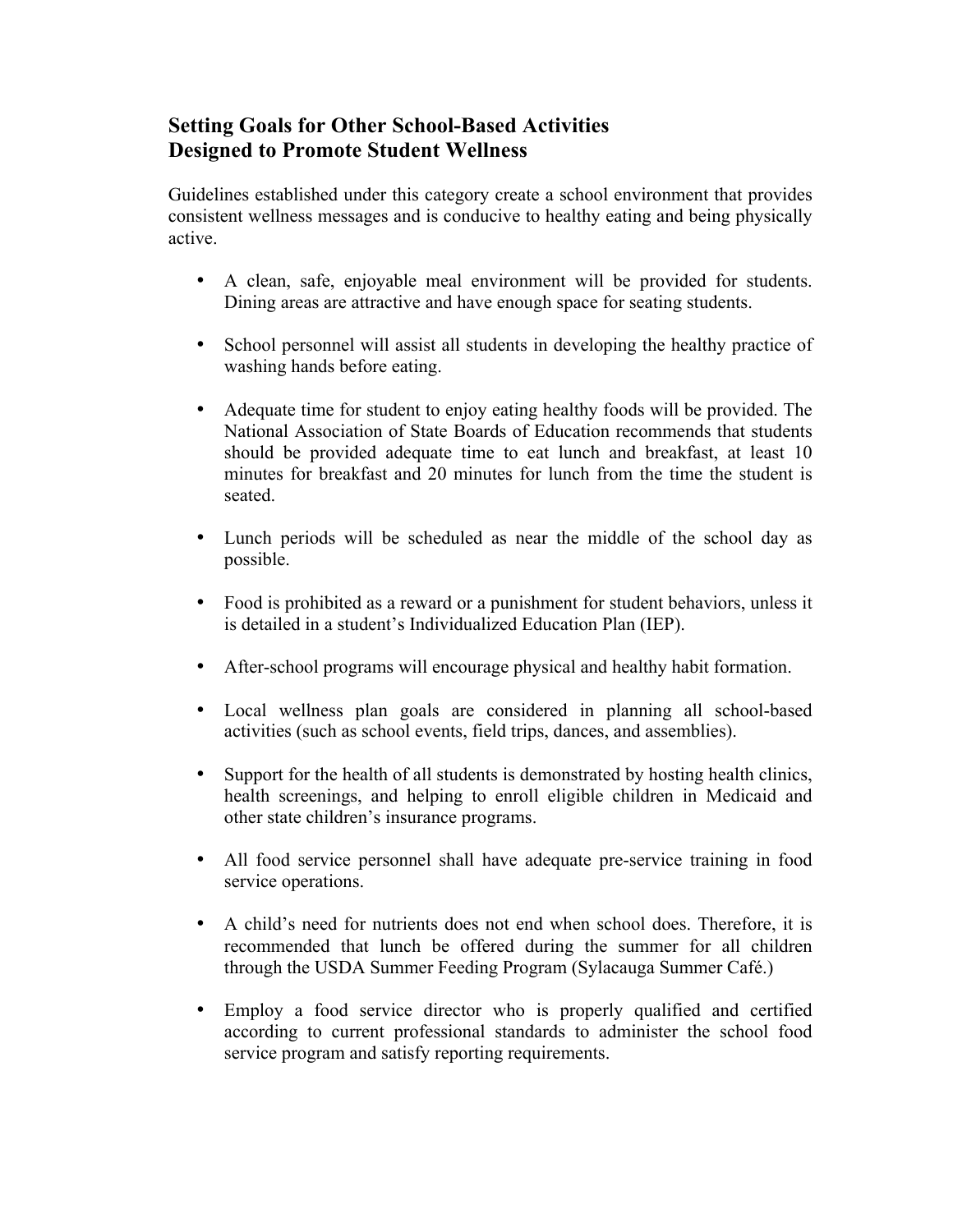- All foods made available on campus comply with federal, state, and local food safety and sanitation guidelines. Hazard Analysis and Critical Control Points (HACCP) plans and guidelines are implemented to prevent food illness in schools.
- For the safety and security of the food and facility, access to the food service operations are limited to Child Nutrition staff and authorized personnel only.

## **Conclusions**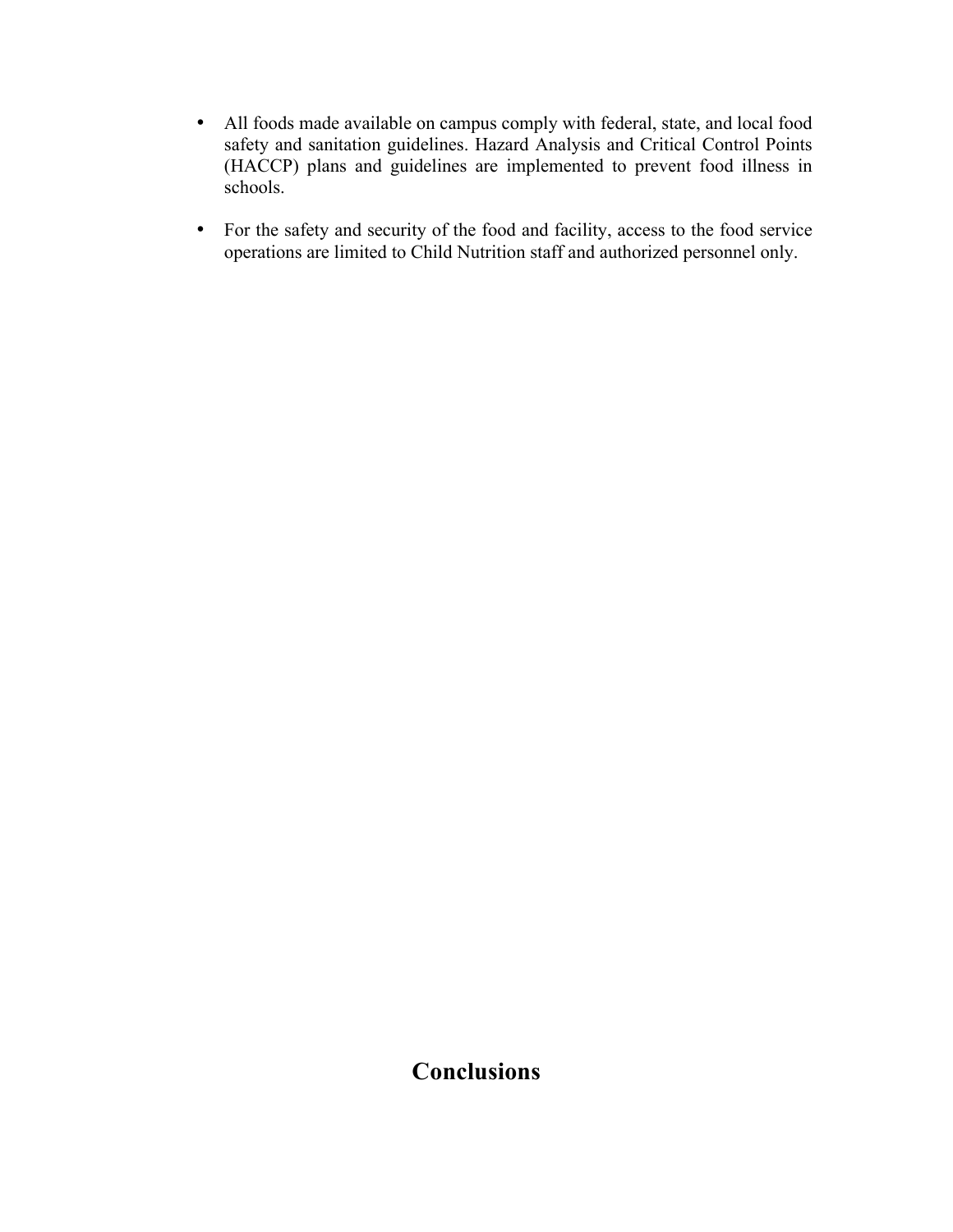The school setting can play a major role in children's wellness habits through the examples provided by teachers and other adults, the food available in the school cafeteria and other areas on campus, and the encouragement of physical activity and movement throughout the day. Building their knowledge and appreciation for these skills helps students make healthy lifestyle choices. To make a difference, nutrition education for children should be appropriate for students' ages, reflect their cultures, and provide them opportunities to have fun. An effective wellness plan can help students learn the skills they need to make healthy choices.

Healthy school meals provide energy and nutrients children need for sound minds and bodies. Studies confirm what parents and teachers have said for years – children who are not well nourished have difficulty learning. The variety of healthy foods offered in school meal programs allows children to learn to enjoy different foods and develop healthy eating patterns. Schools should continue to emphasize meals that meet nutrition standards established by the U.S. Department of Agriculture, conform to good menu planning principles, and feature a variety of healthy choices that are tasty, attractive and of excellent quality. Schools should use food preparation techniques to provide school meals that are lower in saturated fats, sodium, and sugar, and emphasize healthy food choices that include lean meats, fruits, vegetables, whole grains and low-fat or not-fat milk.

The quality of the school nutrition environment depends on the quality of all foods and beverages sold or served at school. Foods that provide little nutrition compete with healthy school meals and send mixed messages to students. This undermines nutrition education efforts and discourages healthy eating. School nutrition practices should address all foods and beverages sold or served during the school day to students. This includes foods and beverages sold in vending machines. Decisions about the sale of competitive foods should be based on nutrition goals for students.

Healthy physical activity is essential for students to achieve their full potential and maintain a healthy body. Schools are a great place to influence students' physical activity patterns. In a healthy community environment, daily physical activity should have top priority. Physical education programs offer an excellent forum to provide the opportunity for all students to develop the skills, knowledge and attitudes necessary to participate in a lifetime of healthful physical activity.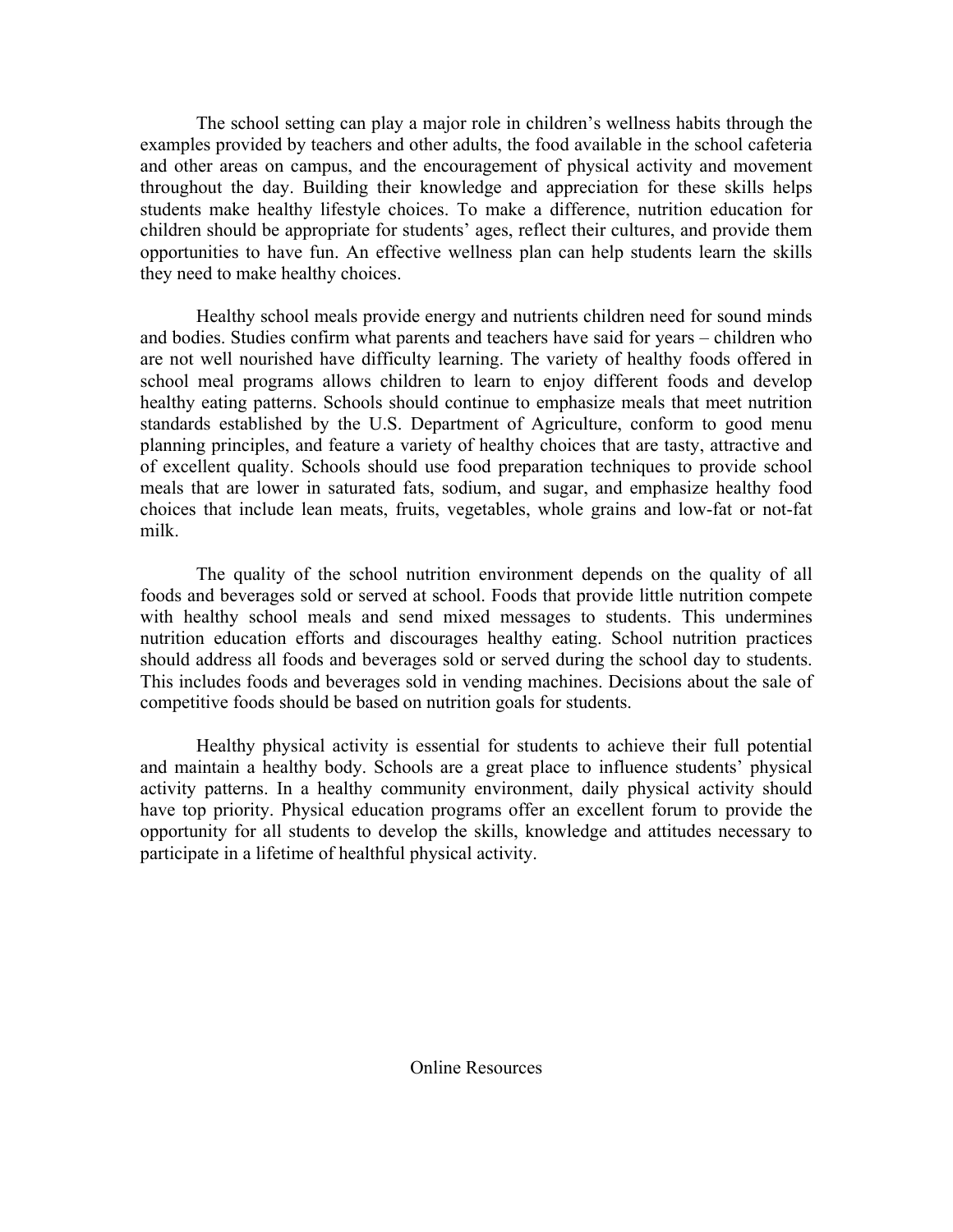www.nasp.org/s\_nassp/index.asp www.schoolnutrition.org www.fns.usda.gov www.nfsmi.org/Healthy Schools/fithealthy.html www.actionforhealthykids.org www.aahperd.org